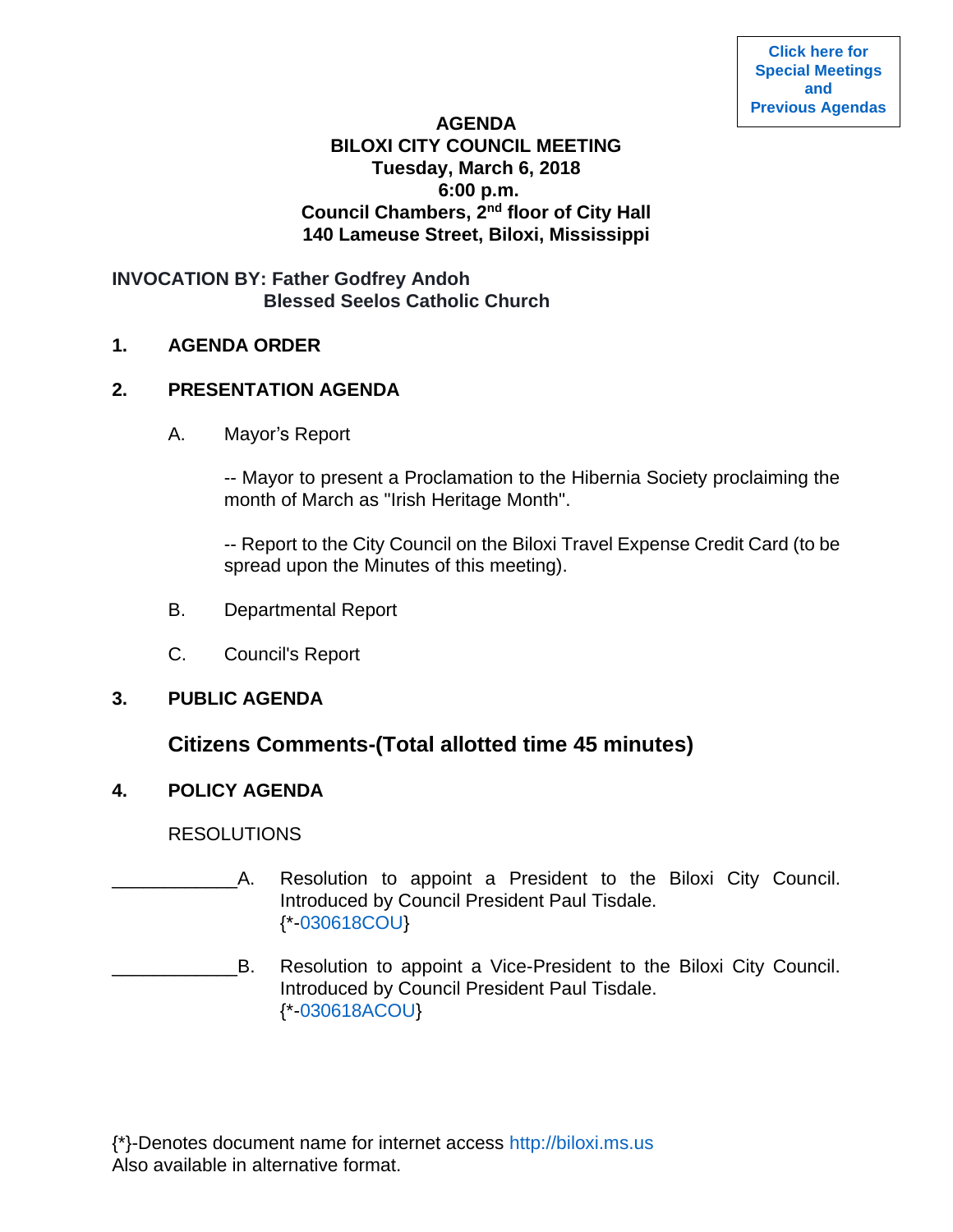# **4. POLICY AGENDA-Continued**

- C. Resolution for Final Subdivision Plat approval for Emerald Lake Estates Subdivision-Phase 2 for land comprising of ninety-six (96) acres in overall size (more or less) and situated west of and adjacent to Hudson-Krohn Road, in the vicinity of Schonewitz Road. Biloxi Development, LLC (owners) and Dennis Stieffel (applicant). Introduced by Mayor Andrew "FoFo" Gilich. {\*[-030618APC}](https://www.biloxi.ms.us/agendas/citycouncil/2018/030618/030618apc.pdf) Ward 7
- D. Resolution to grant Minor Subdivision Final Plat approval for certain defined property currently identified as 13253 Husley Road. Introduced by Mayor Andrew "FoFo" Gilich. {\*[-030618BPC}](https://www.biloxi.ms.us/agendas/citycouncil/2018/030618/030618bpc.pdf) Ward 7

### **5. CONSENT AGENDA**

- A. Resolution authorizing the City of Biloxi's contractor to resurface Audubon Place, Perdido Cove and Biscayne Cove in Ward 5 in the City of Biloxi and to authorize Harrison County to fund half of said resurfacing and reimbursing the City of Biloxi pursuant to the terms of the Interlocal Agreement between the City of Biloxi and Harrison County. Introduced by Councilmember Paul Tisdale. {\*[-030618BCOU}](https://www.biloxi.ms.us/agendas/citycouncil/2018/030618/030618bcou.pdf)
- B. Resolution authorizing expenditures to CASA of Harrison County in the amount of \$1,500.00. Introduced by Mayor Andrew "FoFo" Gilich. {\*[-030618AEXC}](https://www.biloxi.ms.us/agendas/citycouncil/2018/030618/030618aexc.pdf)
	- \_\_\_\_\_\_\_\_\_\_\_\_C. Resolution authorizing a Right of Entry and Mutual Hold Harmless Agreement between the City of Biloxi and The Nature Conservancy. Introduced by Mayor Andrew "FoFo" Gilich. {\*[-030618ALEG}](https://www.biloxi.ms.us/agendas/citycouncil/2018/030618/030618aleg.pdf)
	- D. Resolution authorizing the City of Biloxi to enter into a Cost Per Copy Agreement with RJ Young Company for the lease and maintenance of a copier utilized by the Police Department. Introduced by Mayor Andrew "FoFo" Gilich. {\*[-030618ACON}](https://www.biloxi.ms.us/agendas/citycouncil/2018/030618/030618acon.pdf)
- E. Resolution authorizing the City of Biloxi to enter into a Cost Per Copy Agreement with RJ Young Company for the lease and maintenance of a copier utilized by the Contracts Office. Introduced by Mayor Andrew "FoFo" Gilich.{\*[-030618BCON}](https://www.biloxi.ms.us/agendas/citycouncil/2018/030618/030618bcon.pdf)

{\*}-Denotes document name for internet access [http://biloxi.ms.us](http://biloxi.ms.us/) Also available in alternative format.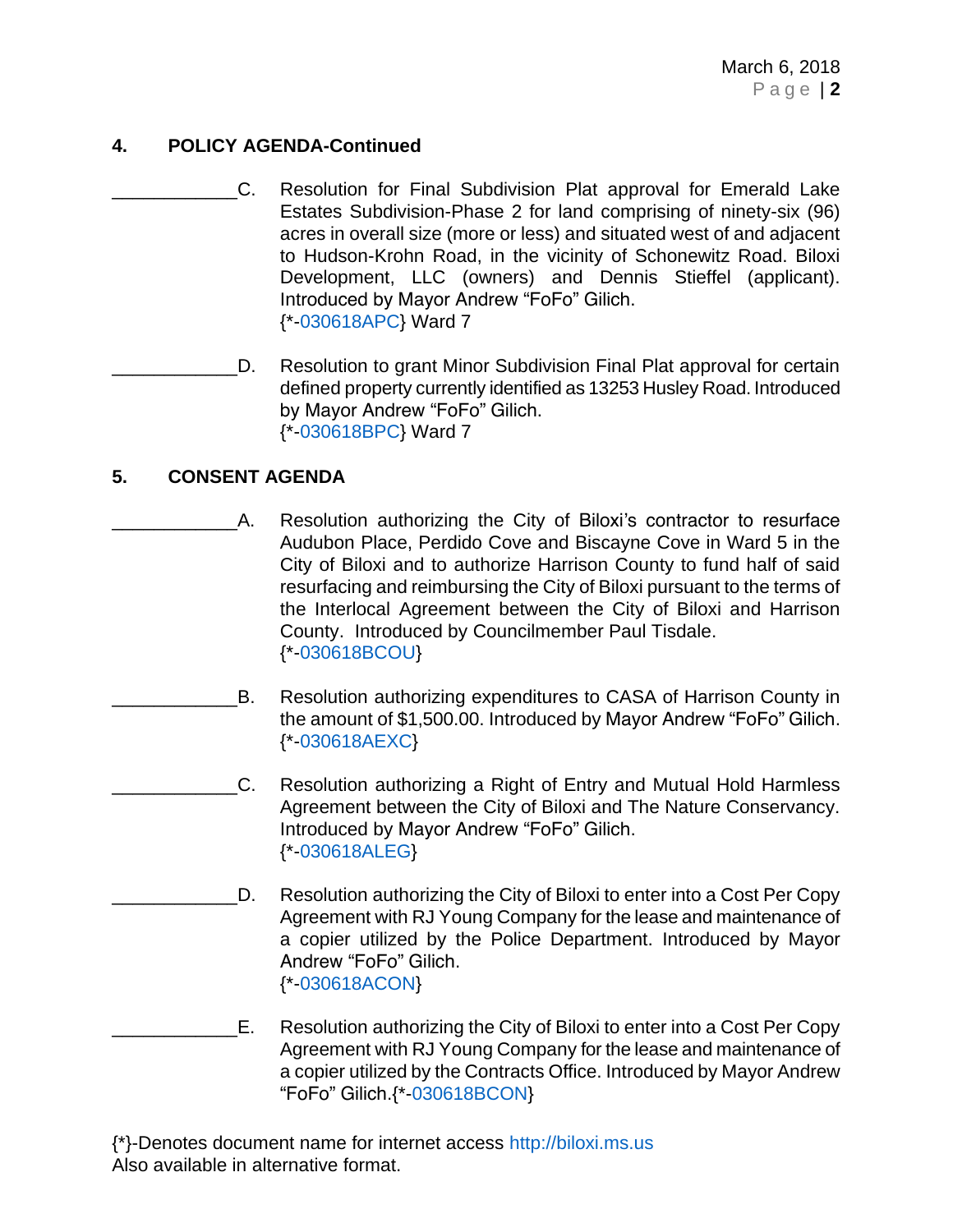# **5. CONSENT AGENDA-Continued**

- F. Resolution authorizing submittal of an application to the Mississippi Tennis Association for a Community Tennis and Facilities Grant to repair and resurface tennis courts at the A.J. Holloway Sports Complex. Introduced by Mayor Andrew "FoFo" Gilich. {\*[-030618APR}](https://www.biloxi.ms.us/agendas/citycouncil/2018/030618/030618apr.pdf)
	- \_\_\_\_\_\_\_\_\_\_\_\_G. Resolution to approve and execute a contract with Neel-Schaffer, Inc for Engineering Design Services for the Community Development Block Grant Program (CDBG) relating to CSX Railroad Closure Project. Introduced by Mayor Andrew "FoFo" Gilich. {\*[-030618AFSP}](https://www.biloxi.ms.us/agendas/citycouncil/2018/030618/030618afsp.pdf)
	- H. Resolution authorizing purchase of sidearm by retiring member of the Biloxi Police Department (Darren Lea). Introduced by Mayor Andrew "FoFo" Gilich. {\*[-030618APD}](https://www.biloxi.ms.us/agendas/citycouncil/2018/030618/030618apd.pdf)
- \_\_\_\_\_\_\_\_\_\_\_\_I. Resolution accepting the bid of Gulf Breeze Landscaping LLC and authorizing execution of contract for Howard Avenue Improvements, Project No. 1015. Introduced by Mayor Andrew "FoFo" Gilich. {\*[-030618AENG}](https://www.biloxi.ms.us/agendas/citycouncil/2018/030618/030618aeng.pdf)
- \_\_\_\_\_\_\_\_\_\_\_\_J. Resolution to authorize the Mayor by using methodology to establish just compensation and sign certification for Restore Biloxi Infrastructure Project KG-645. Introduced by Mayor Andrew "FoFo" Gilich. {\*[-030618BENG}](https://www.biloxi.ms.us/agendas/citycouncil/2018/030618/030618beng.pdf)
	- K. Resolution authorizing Final Pay Estimate Four (4) for E. Cornell Malone Corporation for the Police Substation Repairs, Project No. CD014. Introduced by Mayor Andrew "FoFo" Gilich. {\*[-030618CENG}](https://www.biloxi.ms.us/agendas/citycouncil/2018/030618/030618ceng.pdf)
	- L. Resolution authorizing payment for renewal of Marina Operators Legal Liability Insurance. Introduced by Mayor Andrew "FoFo" Gilich. {\*[-030618AHR}](https://www.biloxi.ms.us/agendas/citycouncil/2018/030618/030618ahr.pdf)
- M. Resolution authorizing termination of lease agreement with Lamar Corporation for Tax Parcel 1308M-02-009.000. Introduced by Mayor Andrew "FoFo" Gilich. {\*[-030618CCON}](https://www.biloxi.ms.us/agendas/citycouncil/2018/030618/030618ccon.pdf)

{\*}-Denotes document name for internet access [http://biloxi.ms.us](http://biloxi.ms.us/) Also available in alternative format.